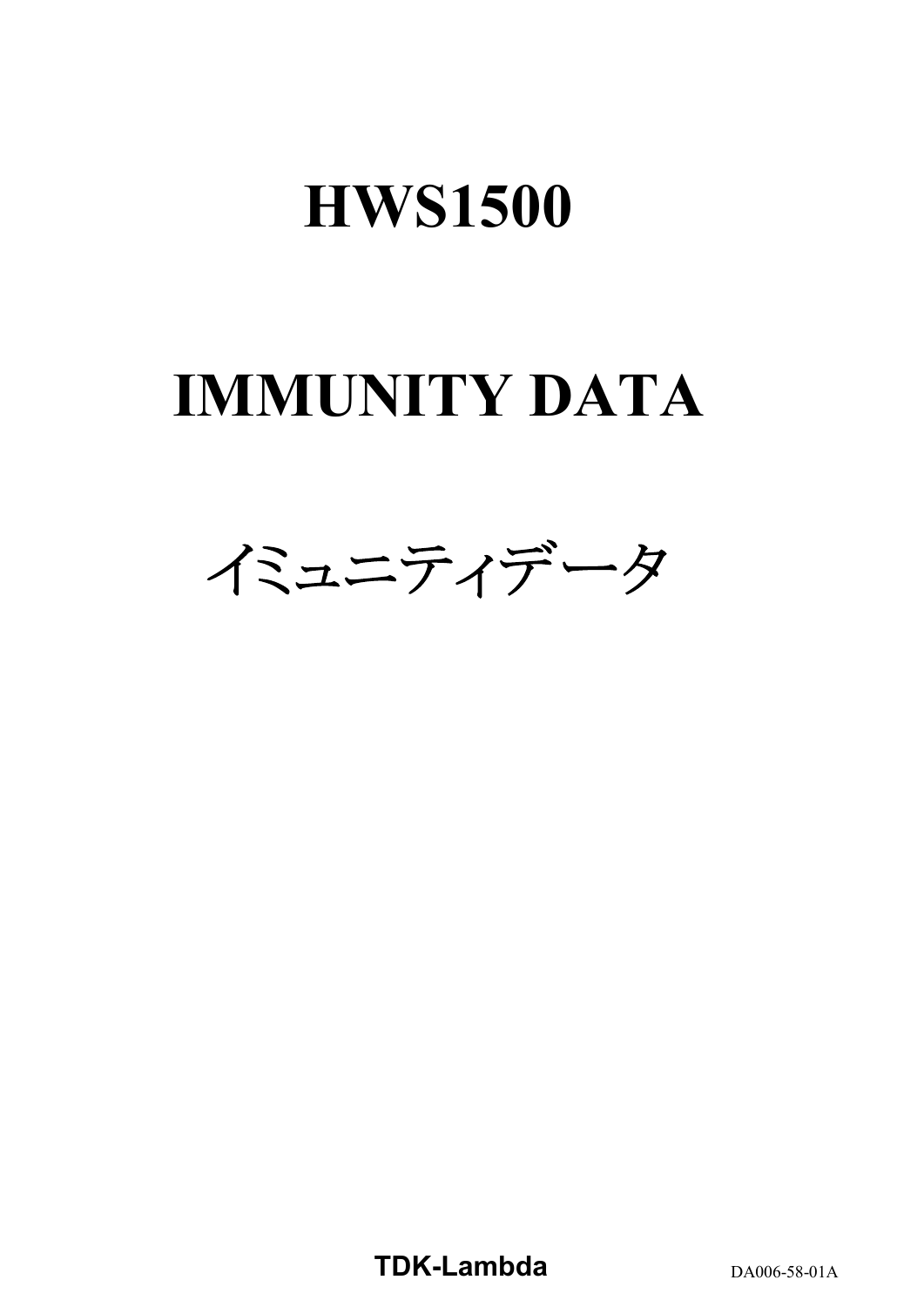# **HWS1500**

# **I N D E X**

|                                                                                                                                                                                  | PAGE |
|----------------------------------------------------------------------------------------------------------------------------------------------------------------------------------|------|
| Summary of Immunity Test Result                                                                                                                                                  |      |
|                                                                                                                                                                                  |      |
| Electrostatic Discharge Immunity Test (IEC61000-4-2)                                                                                                                             |      |
| Radiated Radio-Frequency Electromagnetic Field Immunity Test (IEC61000-4-3)                                                                                                      |      |
| 4. 電気的ファーストトランジェントバーストイミュニティ試験 ······················ R-4<br>Electrical Fast Transient / Burst Immunity Test (IEC61000-4-4)                                                      |      |
| Surge Immunity Test (IEC61000-4-5)                                                                                                                                               |      |
| Conducted Disturbances Induced by<br>Radio-Frequency Field Immunity Test (IEC61000-4-6)                                                                                          |      |
| Power Frequency Magnetic Field Immunity Test (IEC61000-4-8)                                                                                                                      |      |
| Voltage Dips, Short Interruptions Immunity Test (IEC61000-4-11)                                                                                                                  |      |
|                                                                                                                                                                                  |      |
| Electrostatic Discharge Immunity Test (IEC60601-1-2 Ed.4)                                                                                                                        |      |
| Radiated Radio-Frequency Electromagnetic Field Immunity Test (IEC60601-1-2 Ed.4)                                                                                                 |      |
| 11. 電気的ファーストトランジェントバーストイミュニティ試験 ………………… R-11<br>Electrical Fast Transient / Burst Immunity Test (IEC60601-1-2 Ed.4)                                                              |      |
| Voltage Dips, Short Interruptions Immunity Test (IEC60601-1-2 Ed.4)                                                                                                              |      |
| 使用記号 Terminology used                                                                                                                                                            |      |
| フレームグラウンド<br>Frame GND<br>FG<br>.<br>・・・・・ ライブライン<br>Live line<br>L<br>ニュートラルライン<br>Neutral line<br>N<br>$\cdots \cdots$<br>$\pm$<br>接地<br>Earth<br>$\cdots$<br>+出力<br>$+V$<br>. |      |
| $+$ Output<br>- 出力<br>$-V$<br>- Output<br>.                                                                                                                                      |      |

※ 当社標準測定条件における結果であり、参考値としてお考え願います。 Test results are reference data based on our standard measurement condition.

# **TDK-Lambda**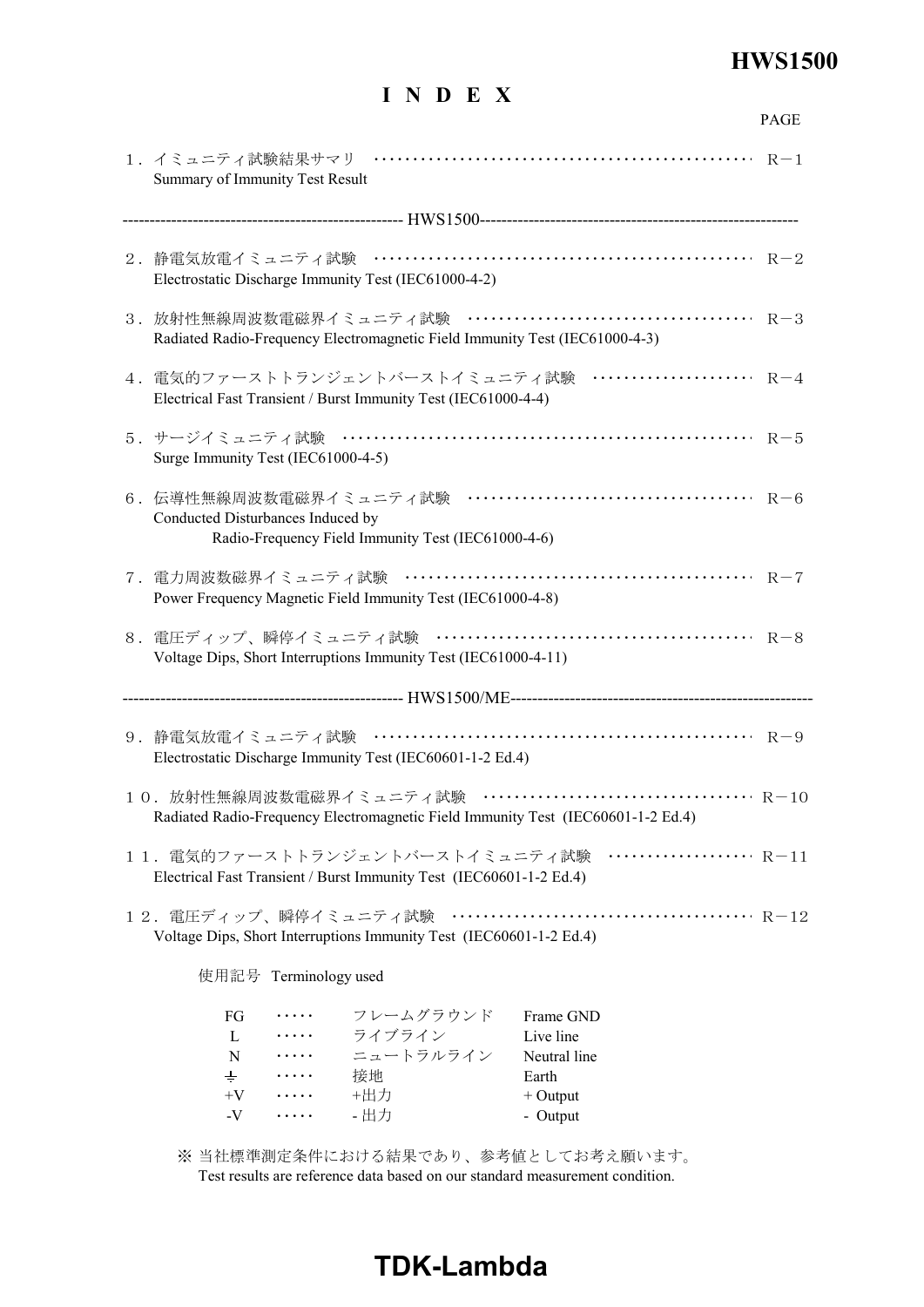# 1. イミュニティ試験結果サマリ **Summary of Immunity Test Result**

#### MODEL : HWS1500 (カタログオプション含む \*1) (Include option models \*1)

| 項目<br>Item                                                                                     | 規格<br>Standard | 試験レベル<br>Test level           | 判定基準<br>Criteria | 結果<br>Result               | Page  | 備考、条件<br>Notes & Conditions |
|------------------------------------------------------------------------------------------------|----------------|-------------------------------|------------------|----------------------------|-------|-----------------------------|
| 静電気放電イミュテイ試験<br>Electrostatic Discharge Immunity Test                                          | IEC61000-4-2   | 1,2,3                         | $\mathsf{A}$     | <b>PASS</b>                | $R-2$ |                             |
| 放射性無線周波数電磁界イミュニティ試験<br>Radiated Radio-Frequency<br>Electromagnetic Field Immunity Test         | IEC61000-4-3   | 1,2,3                         | $\mathsf{A}$     | <b>PASS</b>                | $R-3$ |                             |
| 雷気的ファーストトランジェントハーストイミュニティ試験<br>Electrical Fast Transient / Burst Immunity Test                 | IEC61000-4-4   | 1,2,3                         | $\mathsf{A}$     | <b>PASS</b>                | $R-4$ |                             |
| サージイミュニティ試験<br><b>Surge Immunity Test</b>                                                      | IEC61000-4-5   | 1,2,3,4                       | $\mathsf{A}$     | <b>PASS</b>                | $R-5$ |                             |
| 伝導性無線周波数電磁界イミュティ試験<br>Conducted Disturbances Induced<br>by Radio-Frequency Field Immunity Test | IEC61000-4-6   | 1,2,3                         | $\mathsf{A}$     | <b>PASS</b>                | $R-6$ |                             |
| 電力周波数磁界イミュニティ試験<br>Power Frequency Magnetic Field Immunity Test                                | IEC61000-4-8   | 1,2,3,4                       | $\mathsf{A}$     | <b>PASS</b>                | $R-7$ |                             |
| 電圧ディップ、瞬停ベュニティ試験<br>Voltage Dips,                                                              | IEC61000-4-11  | Dip:30% 10ms<br>Dip:60% 100ms | A<br>B           | <b>PASS</b><br><b>PASS</b> | $R-8$ |                             |
| Short Interruptions Immunity Test                                                              |                | Dip:100% 5000ms               | B                | <b>PASS</b>                |       |                             |

試験条件の詳細は、各テストページを参照してください。 Detail of test condition refer to each test page.

# MODEL : HWS1500/ME

| 項目<br>Item                                                                            | 規格<br>Standard       | 試験レベル<br>Test level | 判定基準<br>Criteria | 結果<br>Result | Page   | 備考、条件<br>Notes & Conditions |
|---------------------------------------------------------------------------------------|----------------------|---------------------|------------------|--------------|--------|-----------------------------|
| 静電気放電イミュニテイ試験<br>Electrostatic Discharge Immunity Test                                | IEC60601-1-2<br>Ed.4 | 1,2,3,4             | $\mathsf{A}$     | <b>PASS</b>  | $R-9$  |                             |
| 放射性無線周波数電磁界イミュティ試験<br>Radiated Radio-Frequency<br>Electromagnetic Field Immunity Test | IEC60601-1-2<br>Ed.4 | 1,2,3               | A                | <b>PASS</b>  | $R-10$ |                             |
| 雷気的ファーストトランジェントハーストイミュニティ試験<br>Electrical Fast Transient / Burst Immunity Test        | IEC60601-1-2<br>Ed.4 | 1,2,3               | $\mathsf{A}$     | <b>PASS</b>  | $R-11$ |                             |
|                                                                                       |                      | Dip:30% 500ms       | $\mathsf{A}$     | <b>PASS</b>  |        |                             |
| 電圧ディップ、瞬停イミュニティ試験<br>Voltage Dips,                                                    | IEC60601-1-2         | $Dip:100\%$ 10ms    | A                | <b>PASS</b>  | $R-12$ |                             |
| Short Interruptions Immunity Test                                                     | Ed.4                 | $Dip:100\%$ 20ms    | $\mathsf{A}$     | <b>PASS</b>  |        |                             |
|                                                                                       |                      | Dip:100% 5000ms     | B                | <b>PASS</b>  |        |                             |

試験条件の詳細は、各テストページを参照してください。 Detail of test condition refer to each test page.

判定基準A Criteria A

1. 試験中、5%を超える出力電圧の変動のない事

The regulation of output voltage must not exceed 5% of initial value during test.

2. 試験後の出力電圧は初期値から変動していない事

The output voltage must be within the regulation of specification after the test.

3. 発煙・発火のない事

Smoke and fire are not allowed.

判定基準B Criteria B

1. 入力再投入を必要とする一時的な機能低下のない事

 Must not have temporary function degradation that requires input restart. 2. 試験後の出力電圧は初期値から変動していない事

The output voltage must be within the regulation of specification after the test.

Smoke and fire are not allowed.  $/HD \rightarrow PV$ 

3. 発煙・発火のない事 <br>
\*1 カタログオプション Option models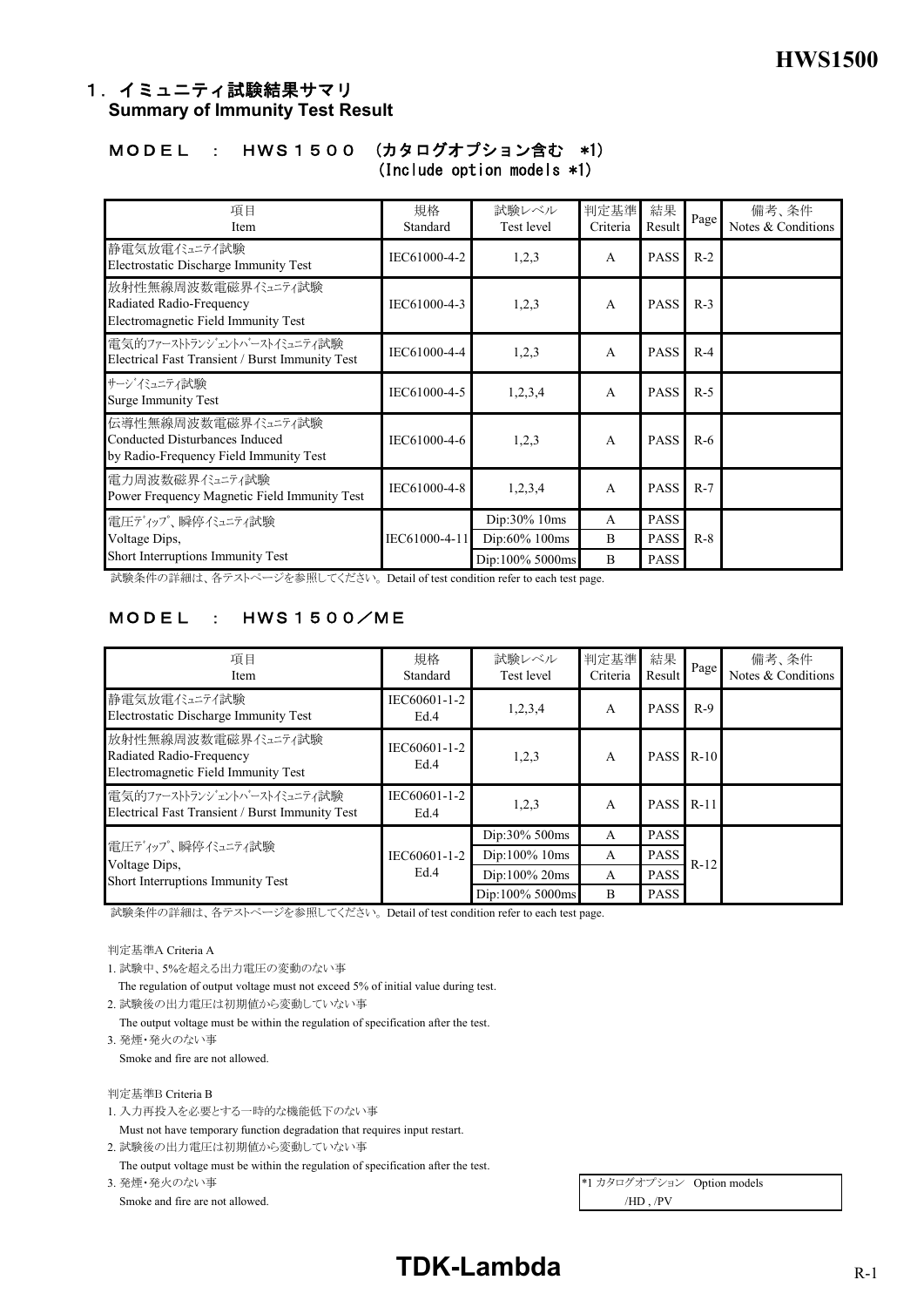# 2.静電気放電イミュニティ試験  **Electrostatic Discharge Immunity Test (IEC61000-4-2)**

### MODEL :HWS1500

| (1) | 使用計測器 Equipment Used               |                |                                 |                              |
|-----|------------------------------------|----------------|---------------------------------|------------------------------|
|     | 静電気試験器                             |                | $ESS-630A$                      | (ノイズ研究所)                     |
|     | Electro Static Discharge Simulator |                |                                 | (Noise Laboratory CO., LTD.) |
|     | 放電ガン                               |                | : $TC-815C$                     | (ノイズ研究所)                     |
|     | Discharge Gun                      |                |                                 | (Noise Laboratory CO., LTD.) |
|     | 放電抵抗                               | $330\Omega$    | エネルギー蓄積コンデンサ :                  | 150pF                        |
|     | Discharge resistance               |                | <b>Energy-Storage Capacitor</b> |                              |
| (2) | 試験条件 Test Conditions               |                |                                 |                              |
|     | ・入力雷圧                              | $:100,230$ VAC | ・出力電圧                           | :定格                          |
|     | Input Voltage                      |                | Output Voltage                  | Rated                        |
|     | ・出力電流                              | $:100\%$       | ・極性                             | :正.負                         |
|     | <b>Output Current</b>              |                | Polarity                        | Positive, Negative           |
|     | ・試験回数                              | :10 $\boxdot$  | ・放電間隔                           | :>1秒                         |

•試験回数 :10回 •放電間隔 :>1秒<br>Number of Tests to 10 times bischarge Interval >1 second ・周囲温度 :25℃ Ambient Temperature

#### (3) 試験方法及び印加箇所 **Test Method and Device Test Point** :FG,ケース止めネジ部

| 接触放電             |
|------------------|
| Contact Discharg |
| 気中放電             |
| Air Discharge    |

ge FG, Case Screw :入出力端子,FG,ケース止めネジ部 Input and Output Terminal, FG, Case Screw

Discharge Interval



Ground Reference Plane

#### (4) 判定条件 **Acceptable Conditions**

1. 試験中、5%を超える出力電圧の変動のない事

 The regulation of output voltage must not exceed 5% of initial value during test. 2. 試験後の出力電圧は初期値から変動していない事

 The output voltage must be within the regulation of specification after the test. 3. 発煙・発火のない事

Smoke and fire are not allowed.

#### (5) 試験結果 **Test Result**

| Contact Discharge<br>(kV | HWS1500-24 | Air Discharge<br>λV | HWS1500-24  |
|--------------------------|------------|---------------------|-------------|
|                          | PASS       |                     | <b>PASS</b> |
|                          | DACC       |                     | PASS        |
|                          |            |                     | PASS        |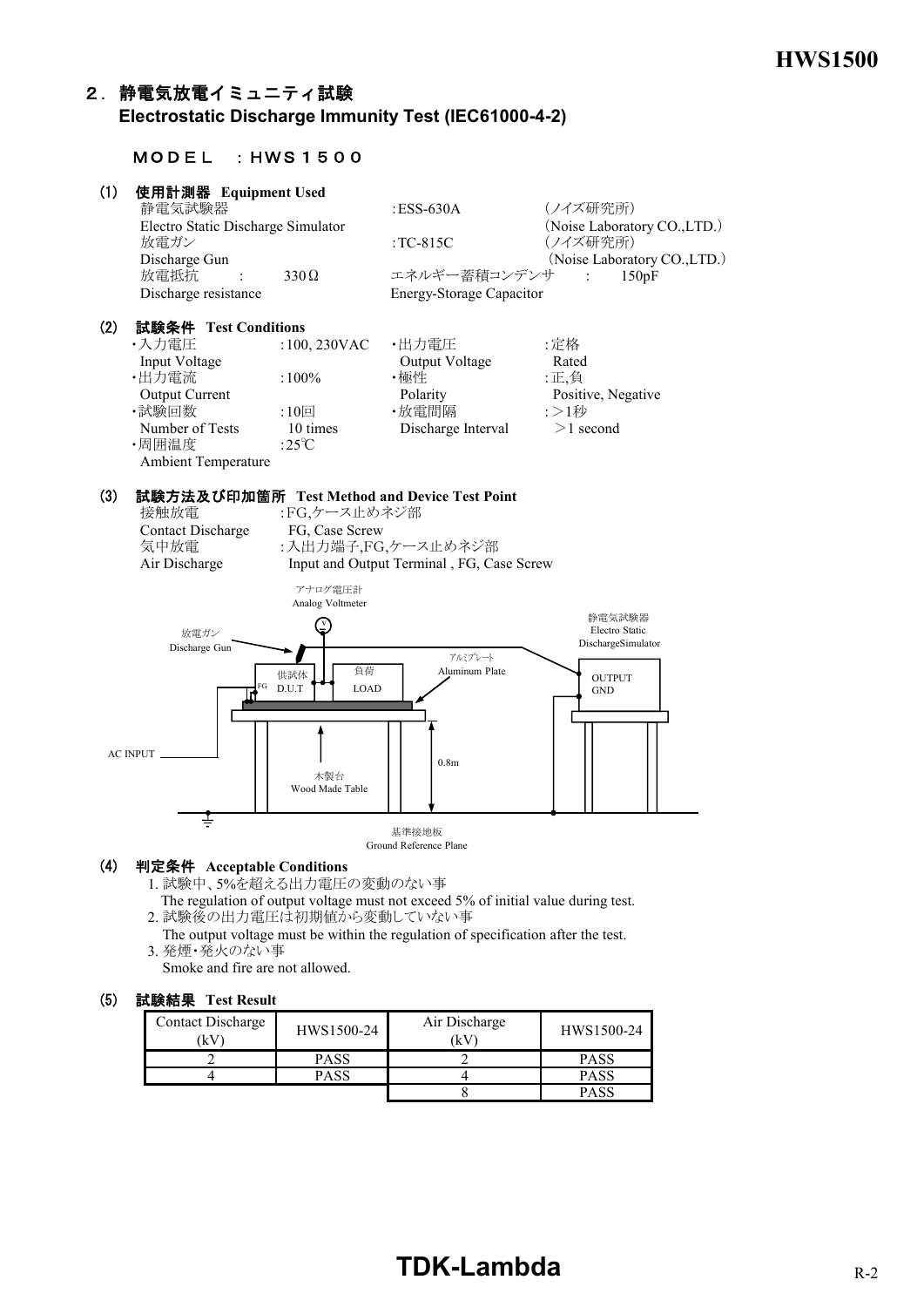## 3.放射性無線周波数電磁界イミュニティ試験

**Radiated Radio-Frequency Electromagnetic Field Immunity Test (IEC61000-4-3)**

#### MODEL :HWS1500

#### (1) 使用計測器  **Equipment Used**

```
TS5010型 放射イミュニティ測定システム(東陽テクニカ)
TS5010 RADIATION IMMUNITY MEASUREMENT SYSTEM (TOYO CORPORATION)
バイログ アンテナ : CBL6111(CHASE)
BILOG ANTENNA
```
#### (2) 試験条件 **Test Conditions**

| ・入力電圧                     | $: 100,230$ VAC                    | ・出力電圧               | : 定格                    |
|---------------------------|------------------------------------|---------------------|-------------------------|
| Input Voltage             |                                    | Output Voltage      | Rated                   |
| ・出力電流                     | $: 100\%$                          | ・振幅変調               | : $80\%$ , 1kHz         |
| <b>Output Current</b>     |                                    | Amplitude Modulated |                         |
| ・電磁界周波数                   | $: 80 \sim 1000 MHz$               | ・周囲温度               | $: 25^{\circ}\text{C}$  |
| Electromagnetic Frequency |                                    | Ambient Temperature |                         |
| ・距離                       | $\therefore$ 3.0m                  | ・偏波                 | : 水平、垂直                 |
| Distance                  |                                    | Wave Angle          | Horizontal and Vertical |
| ・スイープ・コンディション             | : 1.0%ステップ, 2.8秒保持                 |                     |                         |
| Sweep Condition           | 1.0%Step Up, 2.8 Seconds Hold      |                     |                         |
| ・試験方向                     | : 上下、左右、前後                         |                     |                         |
| Test Angle                | Top/Bottom, Both Sides, Front/Back |                     |                         |

#### (3) 試験方法 **Test Method**



#### (4) 判定条件 **Acceptable Conditions**

1. 試験中、5%を超える出力電圧の変動のない事

- The regulation of output voltage must not exceed 5% of initial value during test. 2. 試験後の出力電圧は初期値から変動していない事
- The output voltage must be within the regulation of specification after the test. 3. 発煙・発火のない事

Smoke and fire are not allowed.

#### (5) 試験結果 **Test Result**

| Radiation Field Strength (V/m) | HWS1500-24  |
|--------------------------------|-------------|
|                                | <b>PASS</b> |
|                                | <b>PASS</b> |
|                                | PASS        |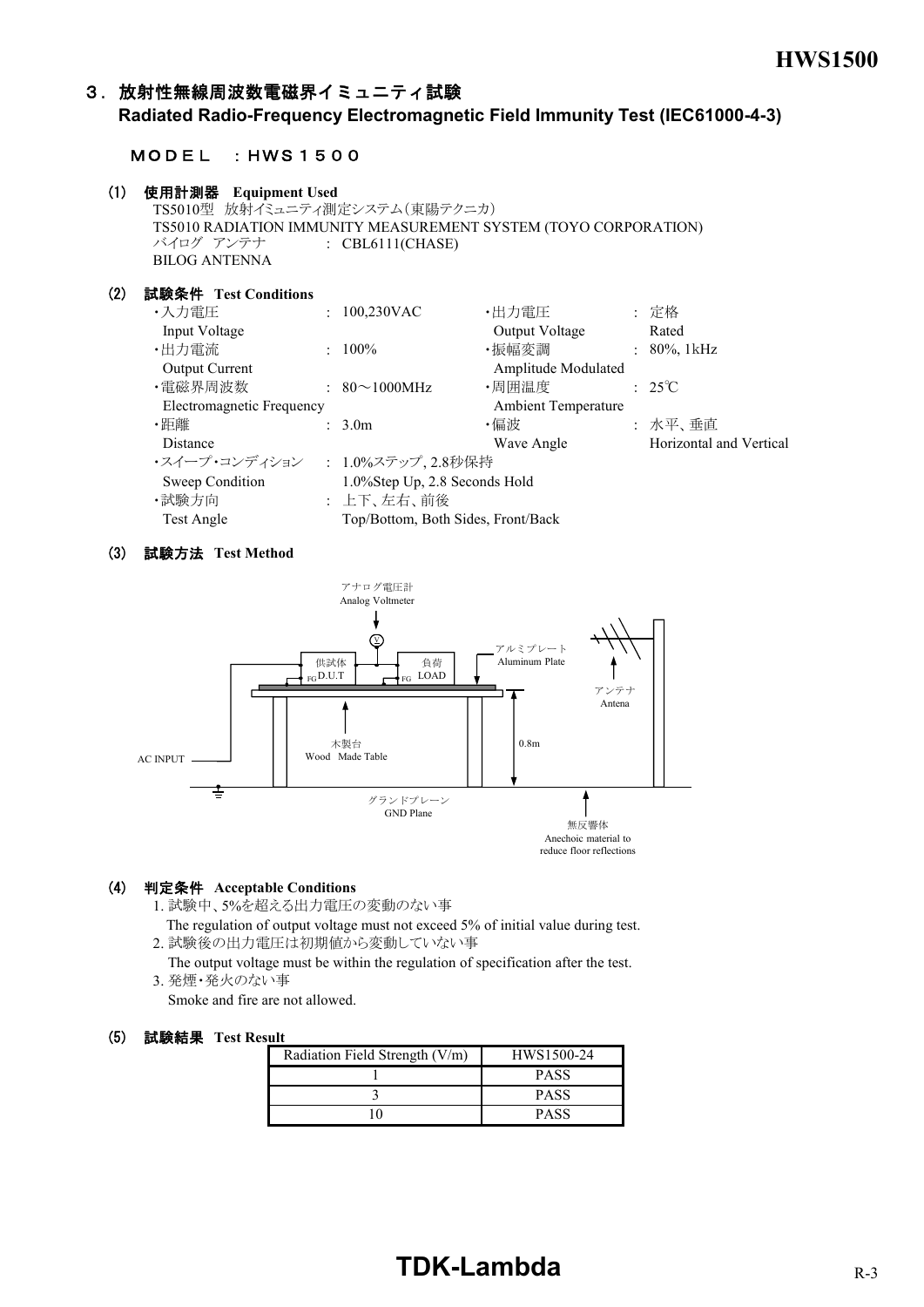# 4. 電気的ファーストトランジェント/バースト・イミュニティ試験 **Electrical Fast Transient / Burst Immunity Test (IEC61000-4-4)**

#### MODEL :HWS1500

| (1) | 使用計測器 Equipment Used<br>EFT/B発生器: NSG2025(シャフナー) |                         |                            |                          |
|-----|--------------------------------------------------|-------------------------|----------------------------|--------------------------|
|     | EFT/B Generator                                  | (SCHAFFNER)             |                            |                          |
| (2) | 試験条件 Test Conditions                             |                         |                            |                          |
|     | ・入力電圧                                            | $: 100, 230 \text{VAC}$ | ・出力電圧                      | : 定格                     |
|     | Input Voltage                                    |                         | Output Voltage             | Rated                    |
|     | ・出力電流                                            | $: 100\%$               | ・試験時間                      | : 1分間                    |
|     | <b>Output Current</b>                            |                         | <b>Test Time</b>           | 1 <sub>minute</sub>      |
|     | ・極性                                              | : 正,負                   | ・周囲温度                      | $\div$ 25 <sup>°</sup> C |
|     | Polarity                                         | Positive, Negative      | <b>Ambient Temperature</b> |                          |
|     | ・試験回数                                            | $: 3 \square$           |                            |                          |
|     | Number of Tests                                  | 3 times                 |                            |                          |

#### (3) 試験方法及び印加箇所 **Test Method and Device Test Point** (N,L,FG),(N,L),(N),(L),(FG)に印加

Apply to  $(N, L, FG), (N, L), (N), (L), (FG)$ .



#### (4) 判定条件 **Acceptable Conditions**

1. 試験中、5%を超える出力電圧の変動のない事

 The regulation of output voltage must not exceed 5% of initial value during test. 2. 試験後の出力電圧は初期値から変動していない事

 The output voltage must be within the regulation of specification after the test. 3. 発煙・発火のない事

Smoke and fire are not allowed.

| Test Voltage (kV) | Repetition Rate (kHz) | HWS1500-24  |
|-------------------|-----------------------|-------------|
|                   |                       | <b>PASS</b> |
|                   |                       | <b>PASS</b> |
|                   |                       | <b>PASS</b> |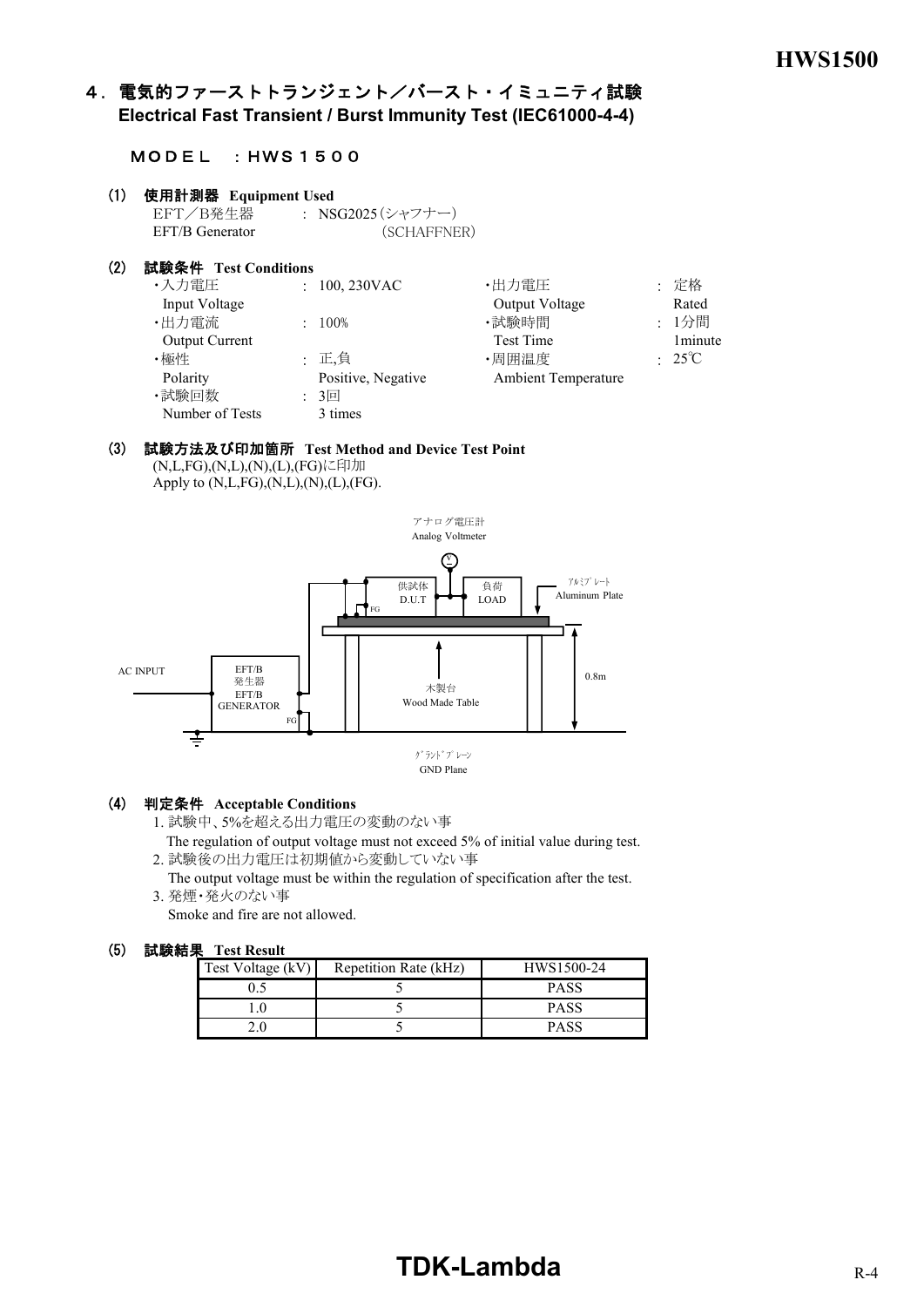# 5.サージイミュニティ試験 **Surge Immunity Test (IEC 61000-4-5)**

### MODEL :HWS1500

| (1) | 使用計測器 Equipment Used<br>サージ発生器<br>Surge Generator<br>結合インピーダンス<br>Coupling Impedance | : コモン<br>Common<br>ノーマル   | : LSS-15AX (ノイズ研究所)<br>(Noise Laboratory)<br>$10\Omega$<br>$2\Omega$ | 結合コンデンサ<br>Coupling Capacitance | : コモン<br>Common<br>ノーマル  | $9 \mu F$<br>$18 \mu F$ |
|-----|--------------------------------------------------------------------------------------|---------------------------|----------------------------------------------------------------------|---------------------------------|--------------------------|-------------------------|
|     |                                                                                      | Normal                    |                                                                      |                                 | Normal                   |                         |
| (2) | 試験条件 Test Conditions                                                                 |                           |                                                                      |                                 |                          |                         |
|     | ・入力電圧                                                                                | $: 100, 230$ VAC          |                                                                      | ・出力電圧                           | : 定格                     |                         |
|     | Input Voltage                                                                        |                           |                                                                      | Output Voltage                  | Rated                    |                         |
|     | ·出力電流                                                                                | $: 100\%$                 |                                                                      | ・試験回数                           | $: 5 \square$            |                         |
|     | <b>Output Current</b>                                                                |                           |                                                                      | Number of Tests                 | 5 times                  |                         |
|     | ・極性                                                                                  | : 正, 負                    |                                                                      | ・モート゛                           | : コモン、ノーマル               |                         |
|     | Polarity                                                                             | Positive, Negative        |                                                                      | Mode                            | Common, Normal           |                         |
|     | ・位相                                                                                  | $: 0^{\circ}, 90^{\circ}$ |                                                                      | ・周囲温度                           | $\div$ 25 <sup>°</sup> C |                         |
|     | Phase                                                                                |                           |                                                                      | <b>Ambient Temperature</b>      |                          |                         |

# **(3)** 試験方法及び印加箇所 **Test Method and Device Test Point**

コモンモード(N-FG,L-FG)及びノーマルモード(N-L)に印加 Apply to Common mode(N-FG,L-FG)and Normal mode(N-L)



#### **(4)** 判定条件 **Acceptable Conditions**

1. 試験中、5%を超える出力電圧の変動のない事

 The regulation of output voltage must not exceed 5% of initial value during test. 2. 試験後の出力電圧は初期値から変動していない事

 The output voltage must be within the regulation of specification after the test. 3. 発煙・発火のない事

Smoke and fire are not allowed.

### **(5)** 試験結果 **Test Result**

| Test Voltage (kV)<br>Common | HWS1500-24  | Test Voltage (kV)<br>Normal | HWS1500-24  |
|-----------------------------|-------------|-----------------------------|-------------|
| 0.5                         | <b>PASS</b> |                             | <b>PASS</b> |
| $\cdot$                     | <b>PASS</b> |                             | <b>PASS</b> |
| 2.0                         | <b>PASS</b> |                             | <b>PASS</b> |
| 4.0                         | <b>PASS</b> |                             |             |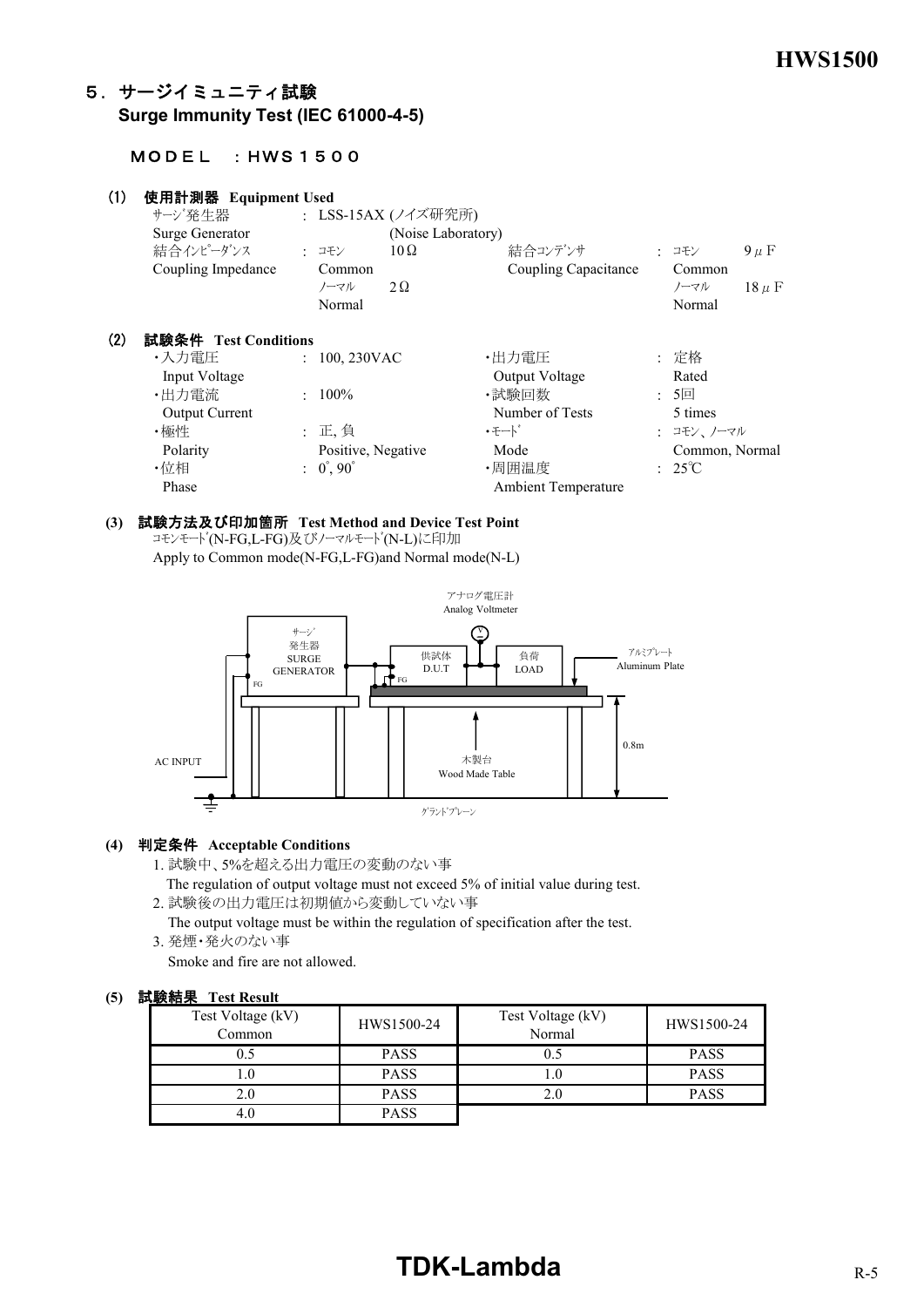# 6. 伝導性無線周波数電磁界イミュニティ試験

 **Conducted Disturbances Induced by Radio-Frequency Field Immunity Test (IEC61000-4-6)**

#### MODEL :HWS1500

## (1) 使用計測器  **Equipment Used**

| RFジェネレーター                         | : SMY01 (ROHDE&SCHWARZ)         |  |
|-----------------------------------|---------------------------------|--|
| <b>RF GENERATOR</b>               |                                 |  |
| RF アンプ<br>RF AMP                  | $\therefore$ AK250-300 (KALMUS) |  |
| 結合/減結合ネットワーク                      | : TCDN-801-M3-16 (東洋)           |  |
| COUPLING DE-COUPLING NETWORK(CDN) | (TOYO)                          |  |

#### (2) 試験条件 **Test Conditions**

| ・入力雷圧                      | $\div$ 230VAC                 | ・出力電圧                     | : 定格                  |
|----------------------------|-------------------------------|---------------------------|-----------------------|
| Input Voltage              |                               | Output Voltage            | Rated                 |
| ・出力電流                      | $100\%$                       | ・電磁界周波数                   | $: 150kHz \sim 80MHz$ |
| <b>Output Current</b>      |                               | Electromagnetic Frequency |                       |
| ・スイープ・コンディション              | : 1.0%ステップ、2.8秒保持             |                           |                       |
| Sweep Condition            | 1.0%Step Up, 2.8 Seconds Hold |                           |                       |
| ・周囲温度                      | $: 25^{\circ}C$               |                           |                       |
| <b>Ambient Temperature</b> |                               |                           |                       |

#### (3) 試験方法 **Test Method**



#### (4) 判定条件 **Acceptable Conditions**

1. 試験中、5%を超える出力電圧の変動のない事

 The regulation of output voltage must not exceed 5% of initial value during test. 2. 試験後の出力電圧は初期値から変動していない事

 The output voltage must be within the regulation of specification after the test. 3. 発煙・発火のない事

Smoke and fire are not allowed.

| --------          |             |
|-------------------|-------------|
| Voltage Level (V) | HWS1500-24  |
|                   | <b>PASS</b> |
|                   | <b>PASS</b> |
|                   | <b>PASS</b> |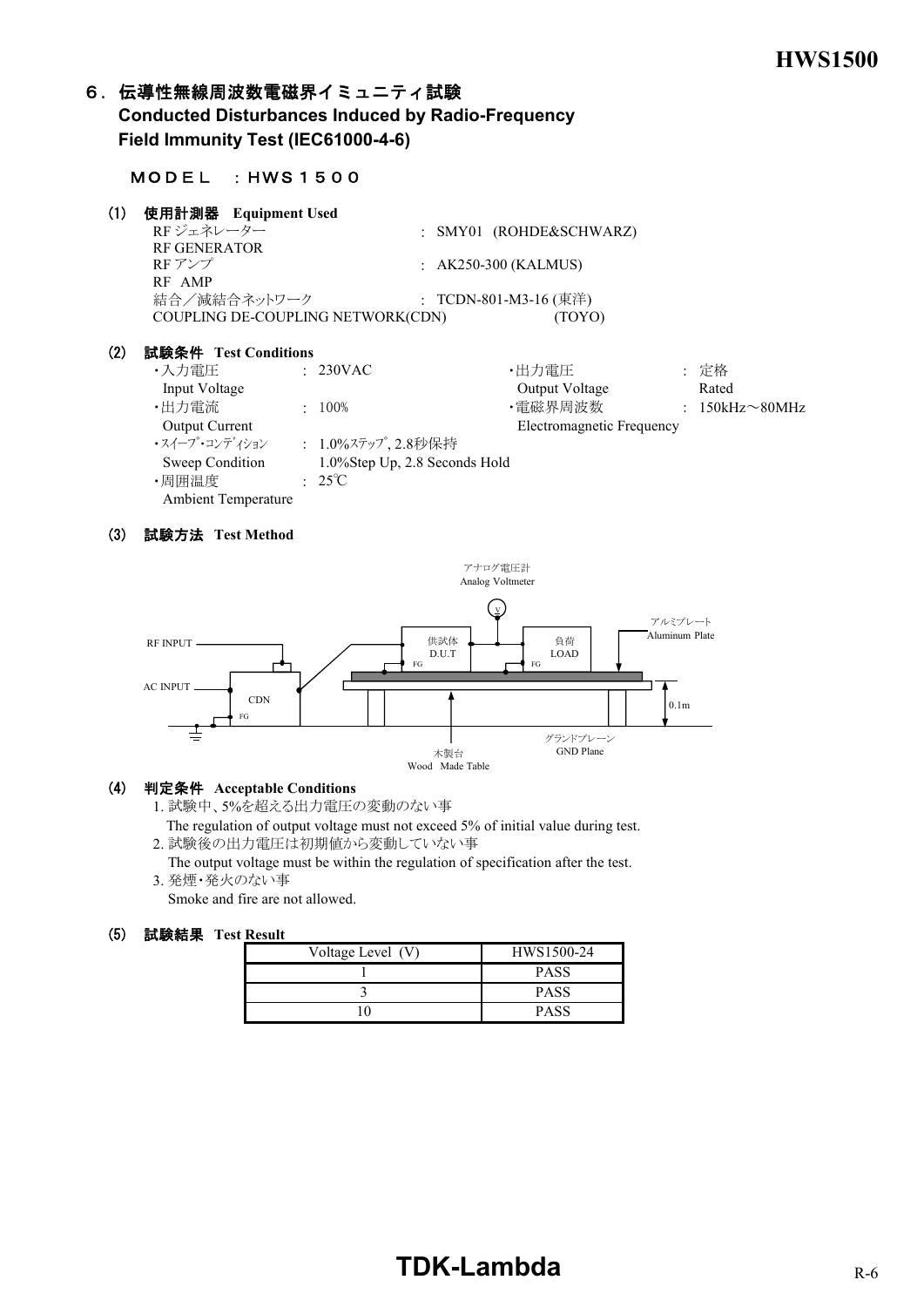# 7.電力周波数磁界イミュニティ試験

**Power Frequency Magnetic Field Immunity Test (IEC61000-4-8)**

#### MODEL :HWS1500

#### (1) 使用計測器 **Equipment Used**

磁界発生器 : ESA-100CCSP (Tokyo-Rikosha) Magnetic field generator

| (2) | 試験条件 Test Conditions       |                                   |                       |         |
|-----|----------------------------|-----------------------------------|-----------------------|---------|
|     | ・入力電圧                      | $: 100, 230$ VAC                  | ・出力電圧                 | : 定格    |
|     | Input Voltage              |                                   | <b>Output Voltage</b> | Rated   |
|     | ・出力電流                      | $: 100\%$                         | ·印加磁界周波数              | : 50Hz  |
|     | <b>Output Current</b>      |                                   | Magnetic Frequency    |         |
|     | ・試験時間                      | : 10秒以上(各方向)                      | ·印加方向                 | : X,Y,Z |
|     | <b>Test Time</b>           | More than 10 sec (Each direction) | Direction             |         |
|     | ・周囲温度                      | $: 25^{\circ}C$                   |                       |         |
|     | <b>Ambient Temperature</b> |                                   |                       |         |

#### (3) 試験方法及び印加箇所 **Test Method and Device Test Point**



#### (4) 判定条件 **Acceptable Conditions**

1. 試験中、5%を超える出力電圧の変動のない事

- The regulation of output voltage must not exceed 5% of initial value during test.
- 2. 試験後の出力電圧は初期値から変動していない事
- The output voltage must be within the regulation of specification after the test. 3. 発煙・発火のない事

Smoke and fire are not allowed.

| Magnetic Field Strength (A/m) | HWS1500-24  |
|-------------------------------|-------------|
|                               | <b>PASS</b> |
|                               | <b>PASS</b> |
|                               | <b>PASS</b> |
|                               | <b>PASS</b> |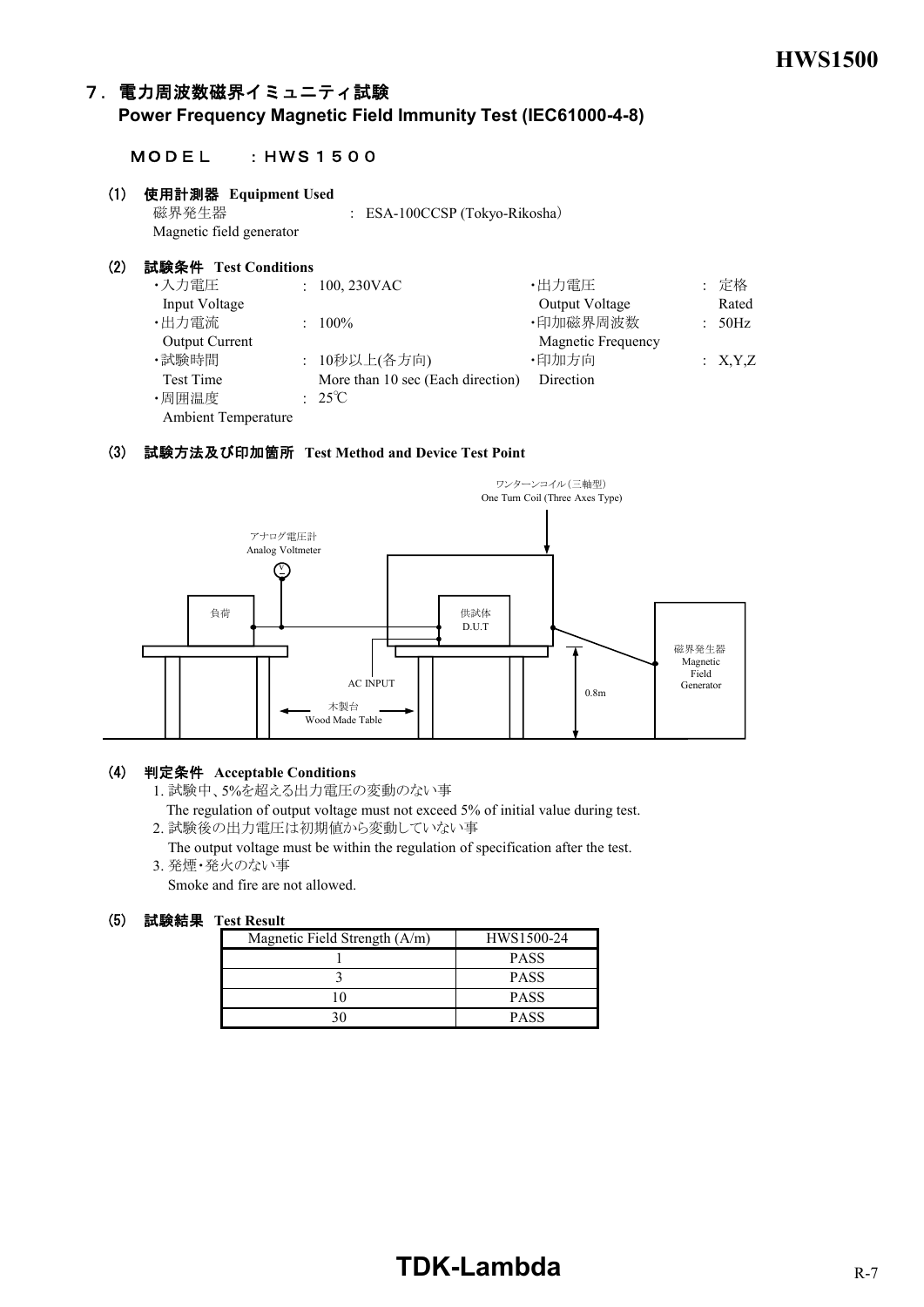# 8.電圧ディップ、瞬停イミュニティ試験

**Voltage Dips, Short Interruptions Immunity Test (IEC61000-4-11)**

#### MODEL :HWS1500

# (1) 使用計測器 **Equipment Used** 試験発生器 : AS-517(エヌエフ) Test Generator (NF) (2) 試験条件 **Test Conditions** ・入力電圧 : 100, 230VAC ・出力電圧 : 定格 Input Voltage Output Voltage Rated

| $m_{\nu}u_{\nu}$ vulles |               | Output voltuge             | nawa            |
|-------------------------|---------------|----------------------------|-----------------|
| ・出力電流                   | $100\%$       | ・周囲温度                      | $: 25^{\circ}C$ |
| <b>Output Current</b>   |               | <b>Ambient Temperature</b> |                 |
| ・試験回数                   | $: 3 \square$ | ・試験間隔                      | : 10秒以上         |
| Number of Tests         | 3 times       | Test interval              | More than 10sec |
|                         |               |                            |                 |

#### (3) 試験方法及び印加箇所 **Test Method and Device Test Point**



#### (4) 判定条件 **Acceptable Conditions**

試験レベル70%時 At Test level 70%

1. 試験中、5%を超える出力電圧の変動のない事

 The regulation of output voltage must not exceed 5% of initial value during test. 2. 試験後の出力電圧は初期値から変動していない事

The output voltage must be within the regulation of specification after the test.

3. 発煙・発火のない事

Smoke and fire are not allowed.

試験レベル40%、0%時 At Test level 40%,0%

- 1. 入力再投入を必要とする一時的な機能低下のない事
	- Must not have temporary function degradation that requires input restart.
- 2. 試験後の出力電圧は初期値から変動していない事

 The output voltage must be within the regulation of specification after the test. 3. 発煙・発火のない事

Smoke and fire are not allowed.

#### (5) 試験結果 **Test Result**

| <b>Test Level</b> | Dip rate | Continue Time      | HWS1500-24  |
|-------------------|----------|--------------------|-------------|
| 70%               | $30\%$   | 10ms               | PASS        |
| 40%               | 60%      | 100ms              | <b>PASS</b> |
| $9\%$             | $100\%$  | 5000 <sub>ms</sub> | PASS        |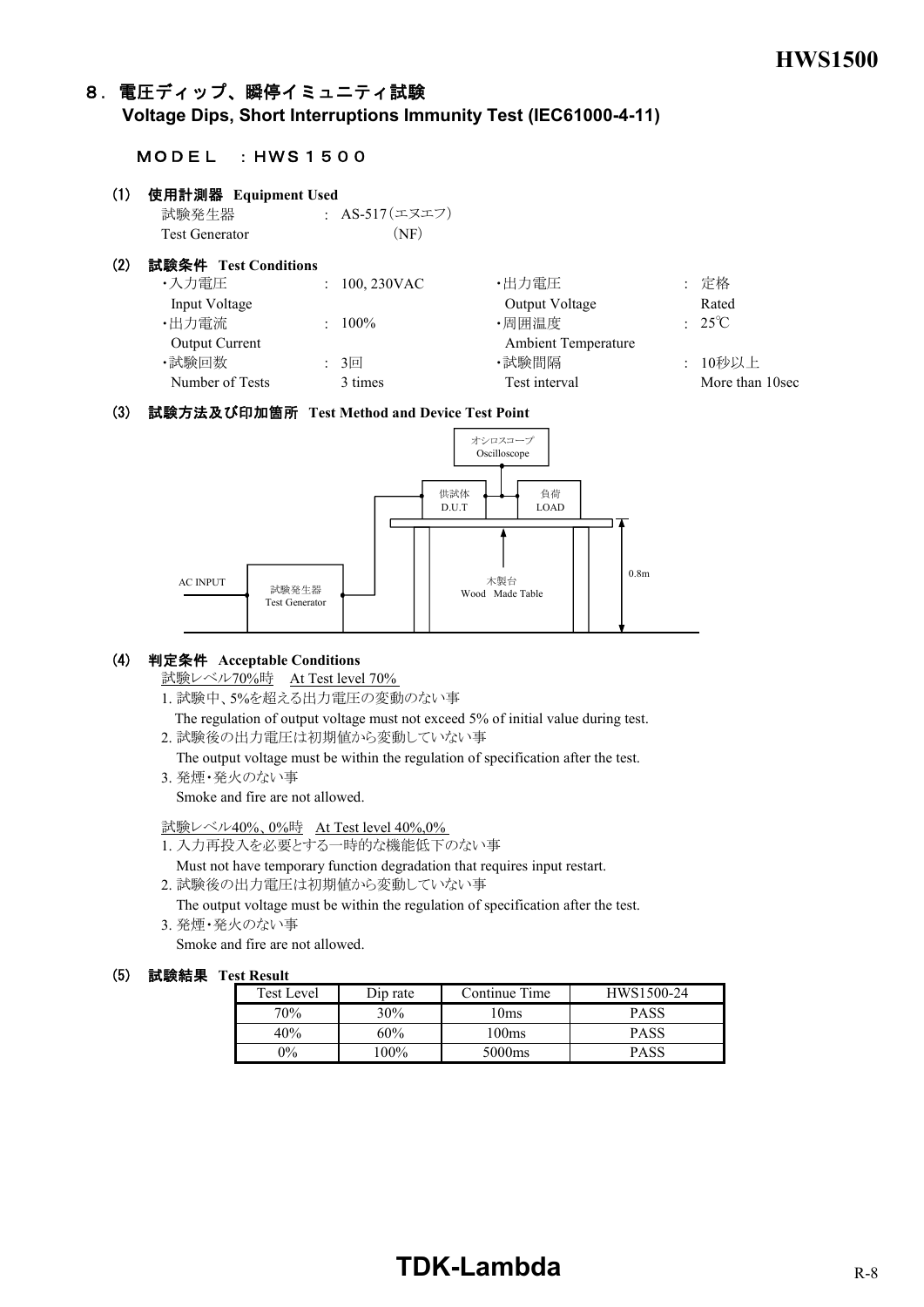# 9.静電気放電イミュニティ試験 **Electrostatic Discharge Immunity Test (IEC60601-1-2 Ed.4)**

# MODEL : HWS1500/ME

| (1) | 使用計測器 Equipment Used               |               |                             |
|-----|------------------------------------|---------------|-----------------------------|
|     | 静電気試験機                             | :ESS-S3011    | (ノイズ研究所)                    |
|     | Electro Static Discharge Simulator |               | (Noise Laboratory CO., LTD) |
|     | 放電ガン                               | : GT-30R      | (ノイズ研究所)                    |
|     | Discharge Gun                      |               | (Noise Laboratory CO., LTD) |
|     | 放電抵抗                               | :330 $\Omega$ | 静電容量: 150pF                 |
|     | Discharge Resistance               |               | Capacity                    |
|     |                                    |               |                             |

## **(2)** 試験条件 **Test Conditions**

| ・入力電圧                      | $:100, 230$ VAC | ・出力電圧              | :定格         |
|----------------------------|-----------------|--------------------|-------------|
| Input Voltage              |                 | Output Voltage     | Rated       |
| ・出力電流                      | $:0,100\%$      | ・極性                | $;+,--$     |
| <b>Output Current</b>      |                 | Polarity           |             |
| ・試験回数                      | $:10$ 回         | ・放電間隔              | :>1秒        |
| Number of Tests            | 10 times        | Discharge Interval | $>1$ second |
| ・周囲温度                      | :25 $\degree$ C |                    |             |
| <b>Ambient Temperature</b> |                 |                    |             |

#### **(3)** 試験方法及び印加箇所 **Test Method and Device Test Point**

| 接触放電                     | :FG、供試体ネジ部                                 |
|--------------------------|--------------------------------------------|
| <b>Contact Discharge</b> | FG, Screw                                  |
| 気中放電                     | : 入出力端子(L, N, +V, -V)                      |
| Air Discharge            | Input and Output terminal $(L, N, +V, -V)$ |
|                          |                                            |



#### **(4)** 判定条件 **Acceptable Conditions**

- 1. 試験中、5%を超える出力電圧の変動のない事 The regulation of output voltage must not exceed 5% of initial value during test. 2. 試験後の出力電圧は初期値から変動していない事
- The output voltage must be within the regulation of specification after the test.
- 3. 発煙・発火のない事

Smoke and fire are not allowed.

#### **(5)** 試験結果 **Test Result**

| Contact Discharge (kV) | HWS1500-24/ME | Air Discharge(kV) | HWS1500-24/ME |
|------------------------|---------------|-------------------|---------------|
|                        | <b>PASS</b>   |                   | <b>PASS</b>   |
|                        | <b>PASS</b>   |                   | <b>PASS</b>   |
|                        | <b>PASS</b>   |                   | <b>PASS</b>   |
|                        | <b>PASS</b>   |                   | <b>PASS</b>   |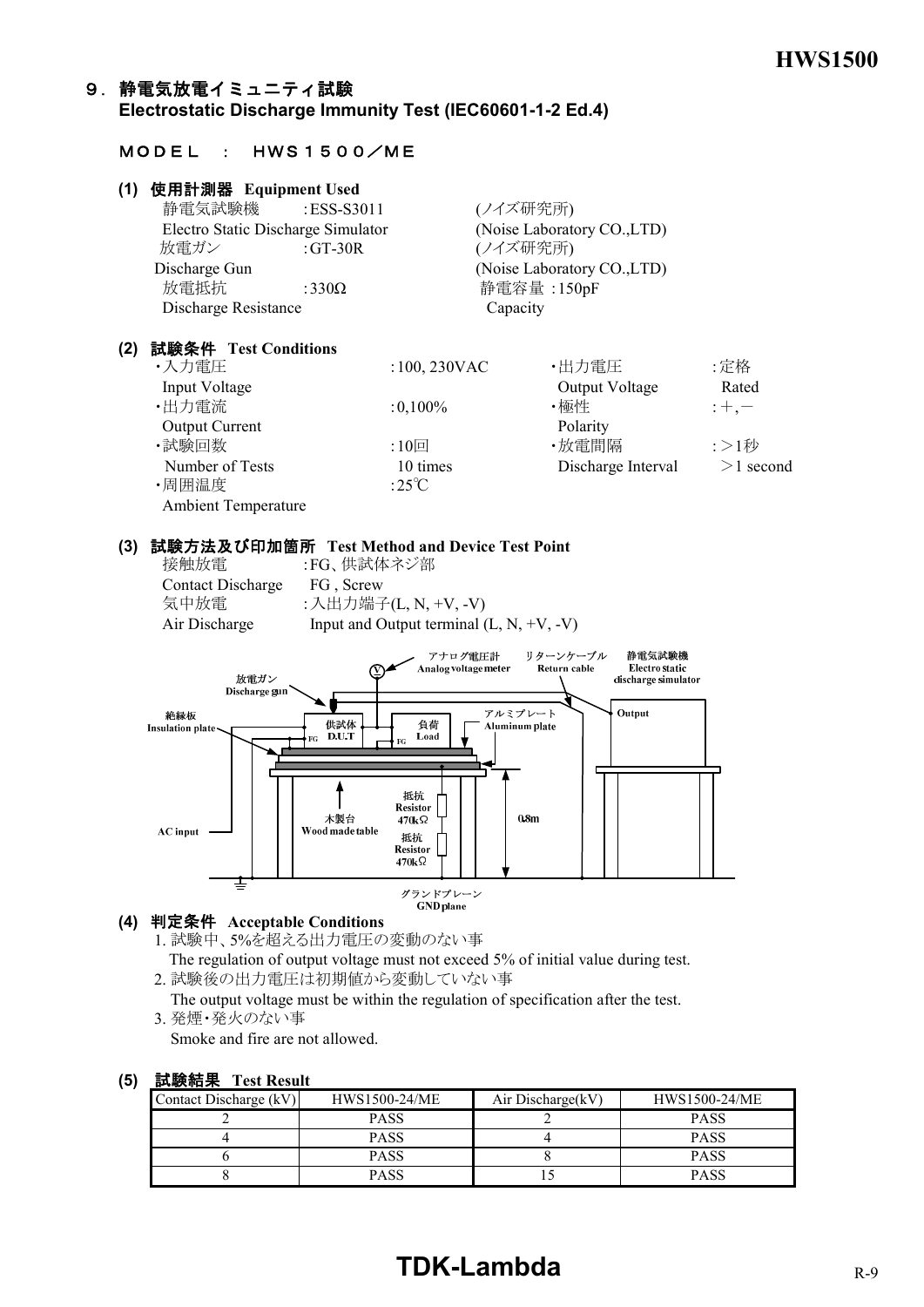#### 10. 放射性無線周波数電磁界イミュニティ試験

**Radiated Radio-Frequency Electromagnetic Field Immunity Test (IEC60601-1-2 Ed.4)**

#### MODEL : HWS1500/ME

## **(1)** 使用計測器 **Equipment Used** シグナルジェネレータ Signal Generator :N5181A (Agilent) パワーアンプシステム Power Amplifier System :CBA 1G-250 (Teseq) :AS0104-55/55 (Milmega) アンテナ Antenna :3106B (ETS Lindgren) :ATH800M 5GA (ar) :ATH4G8 (ar) **(2)** 試験条件 **Test Conditions** ・入力電圧 :100, 230VAC ・出力電圧 : 定格

| ノヘノノ 円山上                   | $100, 200$ M $\sim$                           | 山ノノ 电/工                    | . AL TE              |
|----------------------------|-----------------------------------------------|----------------------------|----------------------|
| Input Voltage              |                                               | Output Voltage             | Rated                |
| ・出力電流                      | $:0,100\%$                                    | ・距離                        | :3.0 <sub>m</sub>    |
| Output Current             |                                               | Distance                   |                      |
| ・偏波                        | :水平、垂直                                        | ・周囲温度                      | :25°C                |
| Wave Angle                 | Horizontal and Vertical                       | <b>Ambient Temperature</b> |                      |
| ・試験方向                      | :上下、左右、前後                                     |                            |                      |
| Test Angle                 | Top/Bottom, Both Sides, Front/Back            |                            |                      |
| ・振幅変調(AM)                  | :80%, 1kHz, 1.0%ステップ、0.5秒保持                   | ・パルス変調(PM)                 | : $18Hz$ , $217Hz$ , |
| Amplitude Modulated        | 80%, 1kHz, 1.0% step up, 0.5 seconds hold     |                            | 0.5秒保持               |
| ・周波数変調(FM)                 | :5kHz偏差、1kHz正弦、0.5秒保持                         | Pulse Modulated            | 18Hz, 217Hz,         |
| <b>Frequency Modulated</b> | 5 kHz deviation, 1 kHz sine, 0.5 seconds hold |                            | 0.5 seconds hold     |
|                            |                                               |                            |                      |

## **(3)** 試験方法 **Test Method**



#### **(4)** 判定条件 **Acceptable Conditions**

1. 試験中、5%を超える出力電圧の変動のない事

 The regulation of output voltage must not exceed 5% of initial value during test. 2. 試験後の出力電圧は初期値から変動していない事

 The output voltage must be within the regulation of specification after the test. 3. 発煙・発火のない事

Smoke and fire are not allowed.

| 叫喊的人       | 1 USU IXUSUIU                  |                               |               |
|------------|--------------------------------|-------------------------------|---------------|
| Modulation | Radiation Field Strength (V/m) | Electromagnetic Frequency     | HWS1500-24/ME |
| AM         | 10                             | $80\sim$ 2700MHz              | <b>PASS</b>   |
| PM.        | 27                             | 385MHz                        | <b>PASS</b>   |
| 18Hz       | 28                             | 810,870,930MHz                | <b>PASS</b>   |
| PM.        |                                | 710,745,780,5240,5500,5785MHz | <b>PASS</b>   |
| (217Hz)    | 28                             | 1720,1845,1970,2450MHz        | <b>PASS</b>   |
| <b>FM</b>  | 28                             | 450MHz                        | <b>PASS</b>   |

# **(5)** 試験結果 **Test Result**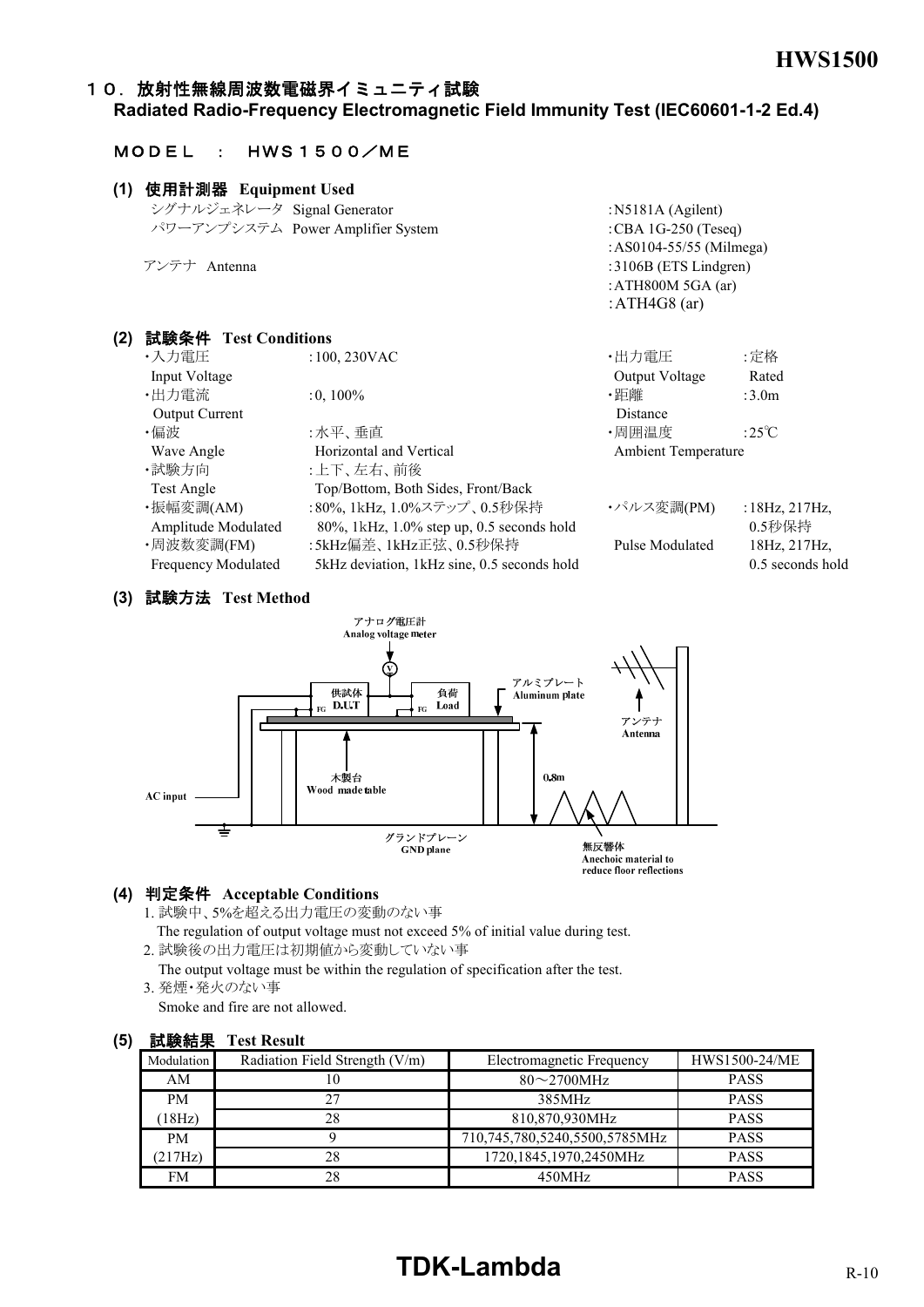## 11. 電気的ファーストトランジェントバーストイミュニティ試験 **Electrical Fast Transient / Burst Immunity Test (IEC60601-1-2 Ed.4)**

## MODEL : HWS1500/ME

**(1)** 使用計測器 **Equipment Used** EFT/B発生器 :FNS-AX3-B50B(Noiseken) EFT/B Generator

## **(2)** 試験条件 **Test Conditions**

| ・入力電圧                 | $:100,230$ VAC | ・出力電圧                      | :定格              |
|-----------------------|----------------|----------------------------|------------------|
| Input Voltage         |                | Output Voltage             | Rated            |
| ·出力電流                 | $:0,100\%$     | ・試験時間                      | :1分間             |
| <b>Output Current</b> |                | <b>Test Time</b>           | 1 minute         |
| ・極性                   | $: +, -$       | ·周囲温度                      | :25 $\mathrm{C}$ |
| Polarity              |                | <b>Ambient Temperature</b> |                  |
| ・試験回数                 | :3回            | ・パルス周波数                    | $:100$ kHz       |
| Number of Tests       | 3 times        | <b>Pulse Frequency</b>     |                  |
| ・バースト期間               | $:0.75$ msec   | ・パルス個数                     | :75 $pcs$        |
| <b>Burst Time</b>     |                | Number of Pulse            |                  |
| ・バースト周期               | $:300$ msec    |                            |                  |
| <b>Burst Cycle</b>    |                |                            |                  |

#### **(3)** 試験方法及び印加箇所 **Test Method and Device Test Point**

(N, L, FG), (+V, -V),(+S,-S)に印加 Apply to  $(N, L, FG), (+V, -V), (+S, -S).$ 



#### **(4)** 判定条件 **Acceptable Conditions**

- 1. 試験中、5%を超える出力電圧の変動のない事 The regulation of output voltage must not exceed 5% of initial value during test.
- 2. 試験後の出力電圧は初期値から変動していない事
- The output voltage must be within the regulation of specification after the test. 3. 発煙・発火のない事

Smoke and fire are not allowed.

| -- - - - - - - - - - |               |  |  |  |
|----------------------|---------------|--|--|--|
| Test Voltage (kV)    | HWS1500-24/ME |  |  |  |
| 0.5                  | <b>PASS</b>   |  |  |  |
|                      | <b>PASS</b>   |  |  |  |
|                      | PASS          |  |  |  |